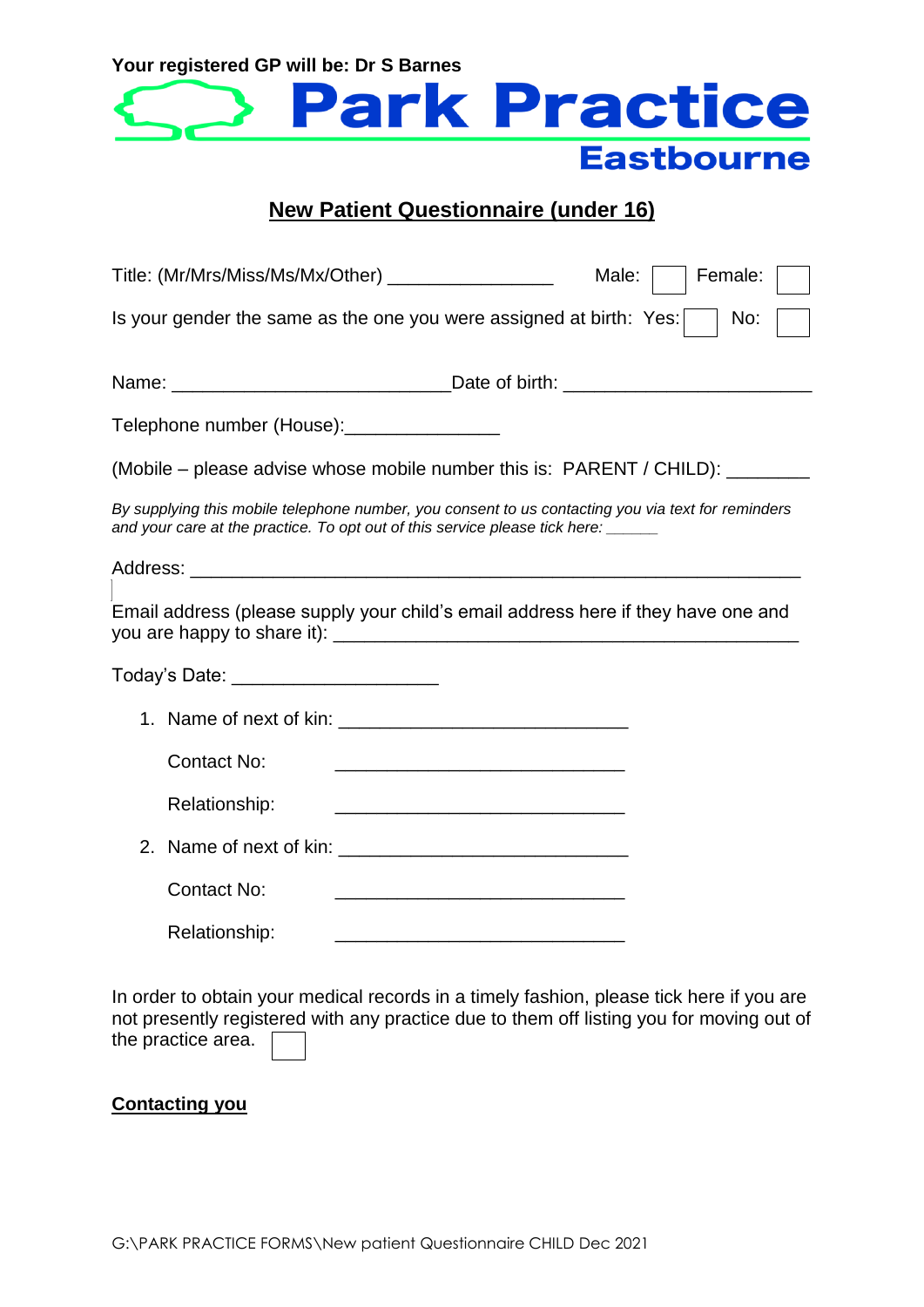We may need to contact you by post, telephone, text or email for direct medical care. We may leave a message on your answer phone for you to contact us. If you have any objections to the above please inform the practice in writing.

To comply with GDPR (General Data Protection Regulations) we need your specific consent to contact you for the following:

## **Text (SMS)**

Are you happy for us to contact you for appointment reminders and other medical related information via text message?



#### **Emails**

Are you happy for us to contact you with surgery information via email?

Please note that you can opt in or out of either of these services at any time by contacting a member of the reception team, emailing us or by using the text message opt out option.

Important information about our surgery and ways we may contact you can be found on our website under 'GDPR': [www.parkpractice.co.uk](http://www.parkpractice.co.uk/) and in our waiting room.

We would like to inform our patients that we record, store, and may monitor or use any incoming and outgoing calls, email or any other communication with you for training purposes and to improve the quality of our services. Calls are stored on a standalone recording system and are not accessed unless there is a training or monitoring need. Calls are automatically deleted after 6 months. Should you wish a telephone call to be deleted before the 6 month period, please contact the practice to request this from a member of the management team.

\_\_\_\_\_\_\_\_\_\_\_\_\_\_\_\_\_\_\_\_\_\_\_\_\_\_\_\_\_\_\_\_\_\_\_\_\_\_\_\_\_\_\_\_\_\_\_\_\_\_\_\_\_\_\_\_\_\_\_\_\_\_\_\_\_\_\_

### **Do you have any special communication needs? □ Yes □ No**

If yes, please let us know how we can help you.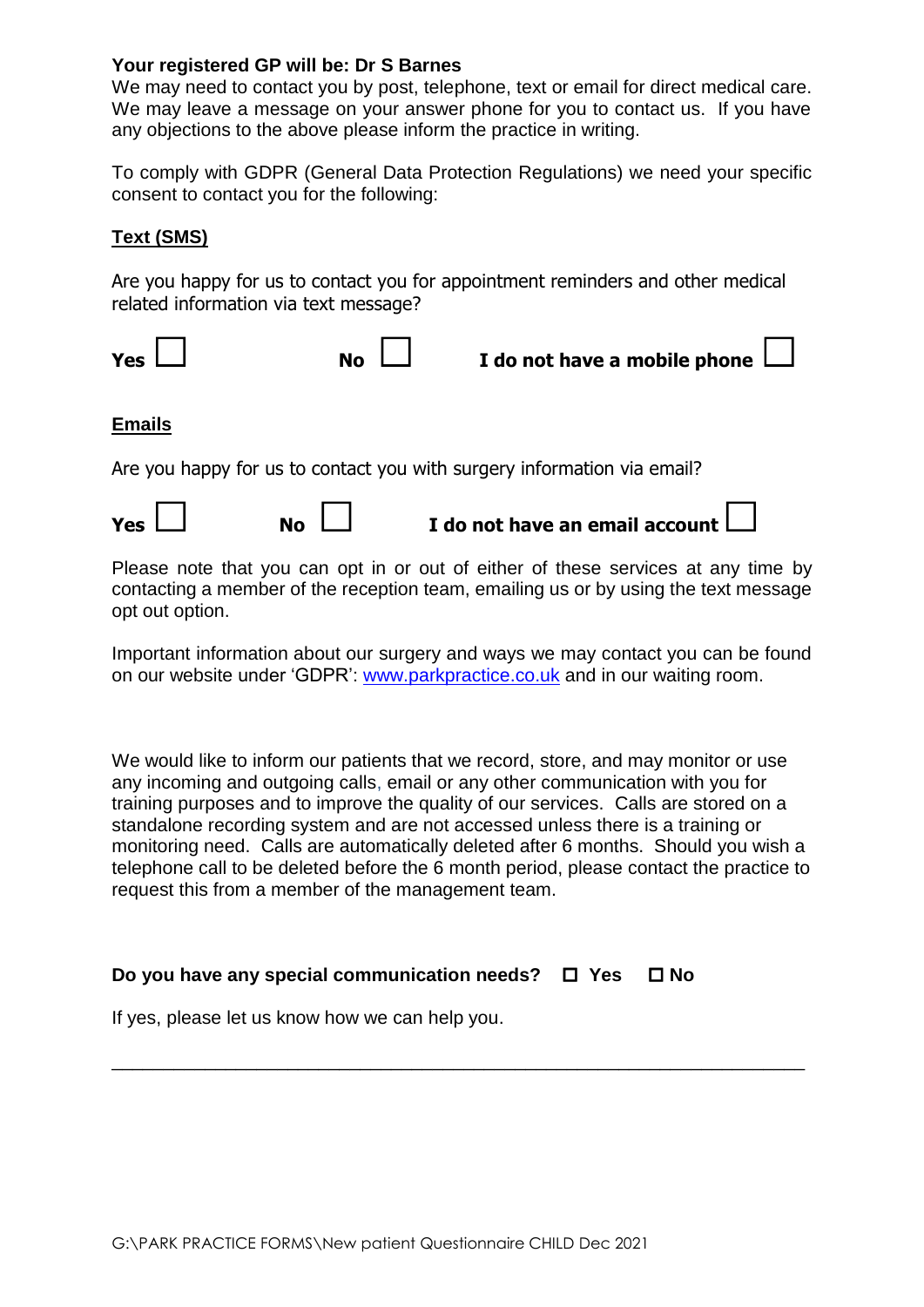Main language taught if NOT English:

### Ethnic Category Code (Please tick)

| White<br>English/Welsh/Scottish/Northern Irish/British<br>Irish<br>Gypsy or Irish Traveller<br>Any other White background                             | 976631000000101<br>976651000000108<br>976671000000104<br>976691000000100                    |
|-------------------------------------------------------------------------------------------------------------------------------------------------------|---------------------------------------------------------------------------------------------|
| Mixed/Multiple ethnic groups<br>White and Black Caribbean<br>White and Black African<br>White and Asian<br>Any other Mixed/Multiple ethnic background | 976711000000103<br>976731000000106<br>976751000000104<br>976771000000108                    |
| Asian/Asian British<br>Indian<br>Pakistani<br>Bangladeshi<br>Chinese<br>Any other Asian background                                                    | 976791000000107<br>976811000000108<br>976831000000100<br>976851000000107<br>976871000000103 |
| Black/African/Caribbean/Black British<br>African<br>Caribbean<br>Any other Black/African/Caribbean background                                         | 976891000000104<br>976911000000101<br>976931000000109                                       |
| <b>Other Ethnic Groups</b><br>Arab<br>Any other ethnic group                                                                                          | 976951000000102<br>976971000000106                                                          |
| Not stated - I do not wish to state                                                                                                                   | 92531000000104                                                                              |

### **Summary Care Record**

### **SUMMARY CARE RECORD (SCR)**

The Summary Care Record is a copy of key information from your GP record. The Summary Care Record provides authorised care professionals working elsewhere in the NHS with faster, secure access to essential information about you when you need care.

All patients will have a **core Summary Care Record** unless they have previously informed their GP practice that they didn't want one. A **core Summary Care Record** includes details of the medicines you are taking, allergies you suffer from and any bad reactions to medicines you have had in the past.

We would now like to offer you the opportunity to allow **additional information** to be added to your Summary Care Record including significant medical history, illness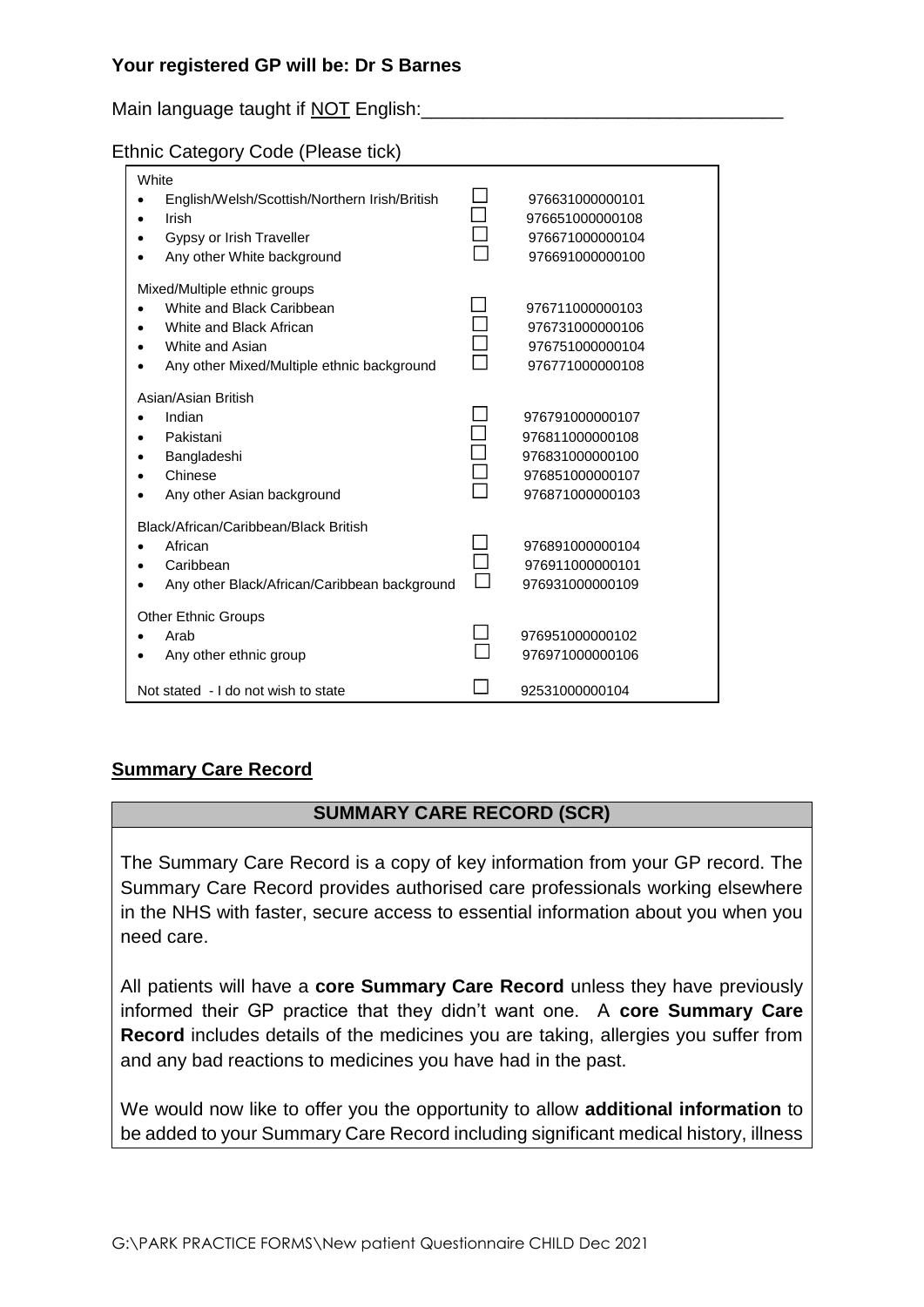and operations (past and present), reasons for medications, and care plan information (if any).

**If you would like to have an SCR with Additional Information please tick here.**

If you no longer wish to have a core or additional SCR, please ask at reception for an opt-out form.

#### **Past Illnesses**

Please list any serious illnesses/operations/accidents etc.

| <b>YEAR</b> | <b>ILLNESS ETC</b> |
|-------------|--------------------|
|             |                    |
|             |                    |
|             |                    |
|             |                    |
|             |                    |
|             |                    |
|             |                    |
|             |                    |
|             |                    |
|             |                    |
|             |                    |
|             |                    |
|             |                    |
|             |                    |

#### **Family History – serious illness and death only**

|                | Age of<br>diagno<br>sis if<br>known<br>٠ | Serious illness,<br>heart, diabetes,<br>stroke, cancer, etc | Age at<br>death | Cause of death if<br>known |
|----------------|------------------------------------------|-------------------------------------------------------------|-----------------|----------------------------|
| <b>FATHER</b>  |                                          |                                                             |                 |                            |
| <b>MOTHER</b>  |                                          |                                                             |                 |                            |
| <b>BROTHER</b> |                                          |                                                             |                 |                            |